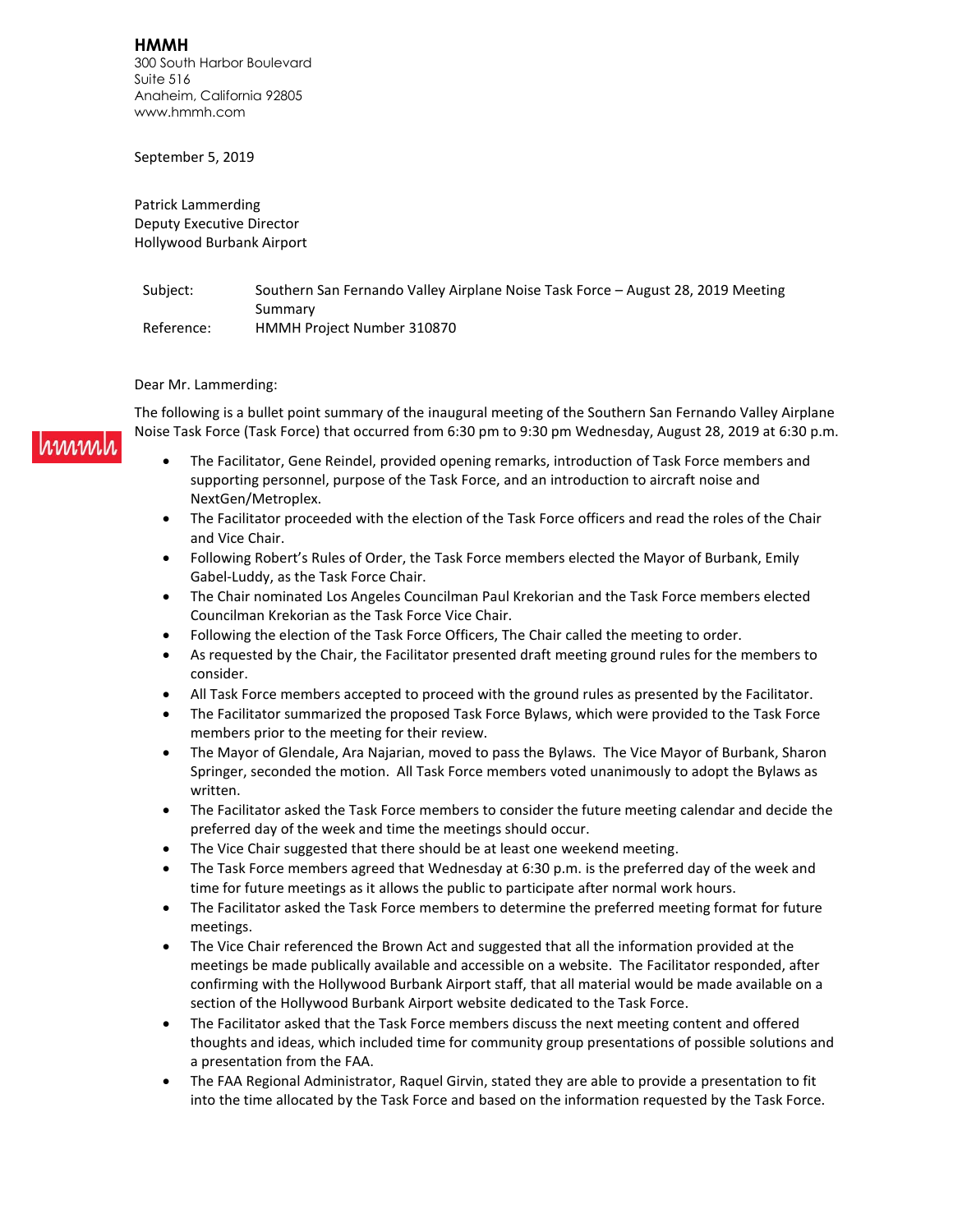- The Vice Chair recommended the community groups present at the next meeting and if the number of presentations were more than could fit in the time allotted for one meeting, they should continue the presentations on the next (third) meeting.
- The Chair suggested the community groups go through there Task Force community representative for presenting at the next Task Force meeting and the amount of time needed.
- The Chair discussed the ground rules and timing of public comments with the focus on giving everyone an equal opportunity to speak.
- Public comments were heard from all of those who submitted speaker cards.
- The Chair stated that she would like to see how there can be more noise monitors throughout the community and asked how topography affects noise.
- The Vice Chair stated that he has experienced the noise that was described in the public comment portion and suggested that everyone should get past finger pointing.
- Los Angeles Councilman and Task Force member David Ryu suggested the public who are not able to attend the Task Force meetings should be able to submit online questions and comments. He asked if an e-mail address could be provided so people can submit concerns.
- Some Task Force members asked if additional members could be added, such as one from Los Angeles Unified School District and other neighborhood councils. The Chair stated that adding additional members could be added as a future meeting agenda item and, as the Bylaws state, would require a majority vote by the membership.
- The Chair recommended the next meeting be help by Wednesday, September  $11<sup>th</sup>$  and adjourned the meeting.

The following is a bullet point summary of the public comment portion of the Task Force meeting. Public commenters were from areas such as, but not limited, to Sherman Oaks, Stone Canyon, Beverly Hills, Bel Air, Studio City, Burbank, Studio Village, North Hollywood, Toluca Lake, Shadow Hills, Encino, Village Valley, Benedict Canyon, and Bel Air Heights.

- Increase in frequency and it feels like an "assault".
- Concern of health effects.
- Aircraft operations affect the quality of life.
- Aircraft operations are too loud.
- Too far south (by Sunset Boulevard). Stated it was roughly one nautical mile shift south.
- Nonstop aircraft operations.
- Increase in volume of the number of aircraft operations.
- Shifting of noise occurred with the implementation of the Metroplex.
- Lower altitudes now and the aircraft need to fly higher.
- The aircraft now climb slower to save fuel.
- What direction aircraft can fly out of Hollywood Burbank Airport?
- Injunction on flight operations now!
- Topography in any noise analysis should be considered.
- Suggestion of higher, faster and turn sooner.
- Suggestion of size of aircraft that are allowed of fly.
- Stop additional flights.
- NBAA supports the efforts of the Task Force.
- The local YMCA supports the efforts of the Task Force
- GAO is investigating the FAA and their implementation of NextGen.
- Van Nuys Airport departures to the south turn east over the 101 Freeway and then north.
- The community has potential solutions.
- How does NextGen affect airport revenue projections?
- Concern on the children in local schools and learning.
- Safety starts from the ground up.
- Disappointment with no representatives from the communities on the Task Force.

## **MMMM**